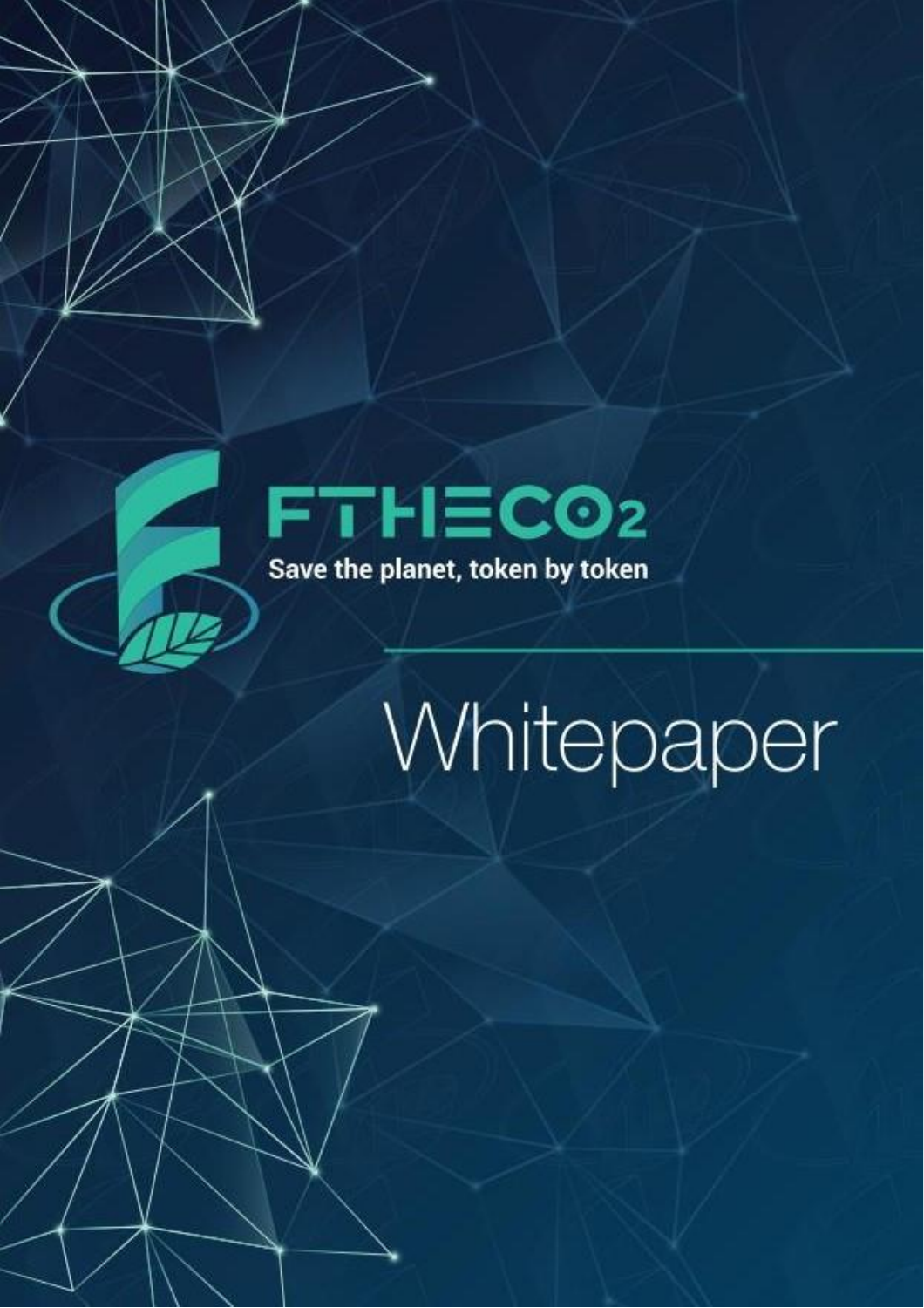- 1. Introduction
	- *1. Vision*
	- *2. Concept*
	- *3. Business Model*
	- *4. Core Value Proposition*
- 2. Ecosystem
	- *1. Component 1 - Carbon Credit Buyers*
	- *2. Component 2 - Carbon CreditProducers*
	- *3. Component 3 - Token Holders*
- 3. Token, Tokenomics and Use Cases
- 4. Roadmap
- 5. Legal Considerations

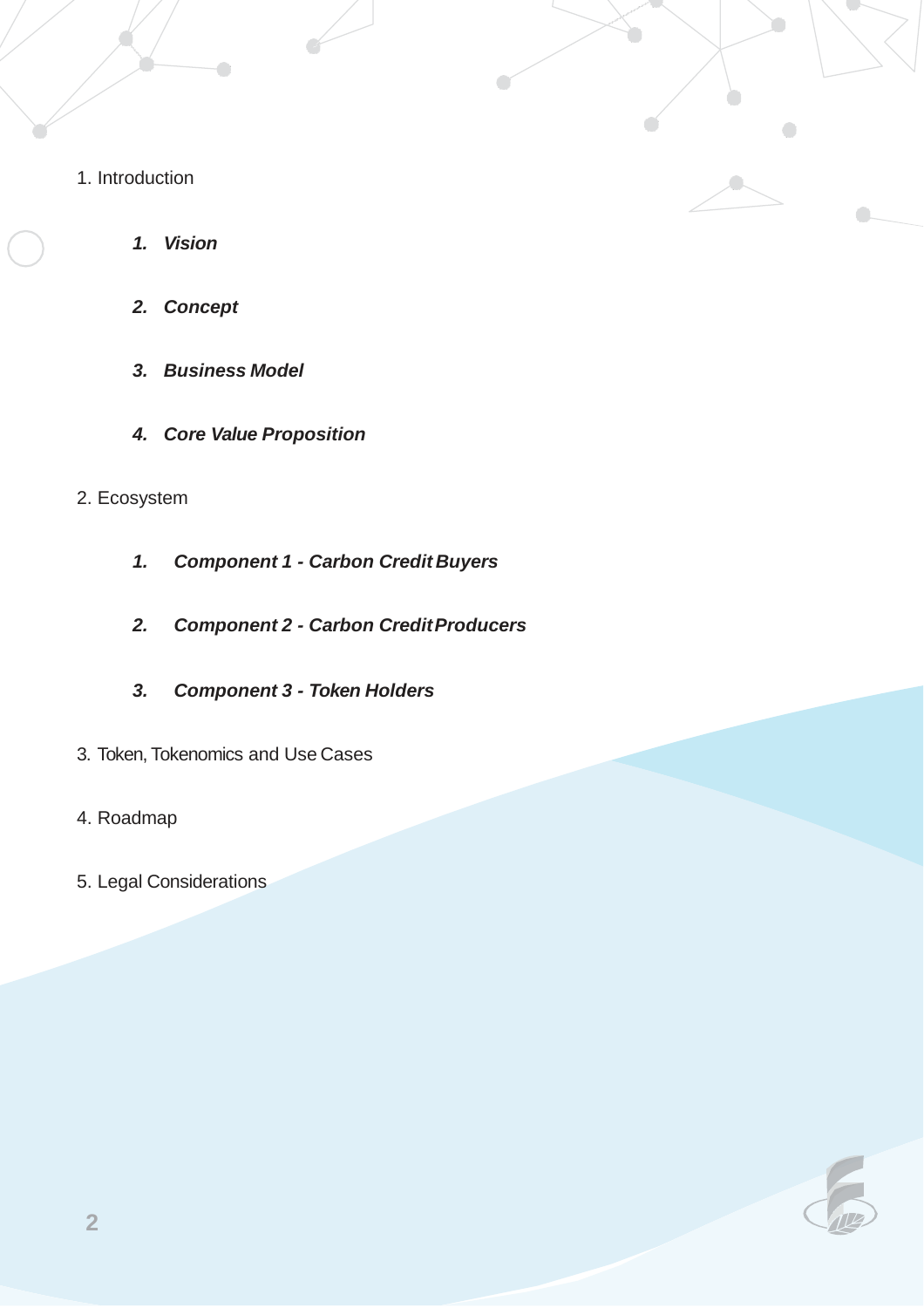### **Preface**

Global warming is a problem for all mankind, we all pay the consequences in terms of physical, mental and economic health. Governments have worked to correct this problem through the introduction of the carbon tax and the Net Zero program. These elements combined form the demand for Carbon Credits, tradable certificates that allow the company that has generated a CO2 saving to make a profit by selling its certificates to polluting companies, in order to bring the carbon footprint to zero. These trades are usually reserved for sophisticated intermediaries with the aim of profit, not to save ourplanet.

We believe that everyone affected by the problem should be able to enjoy this transfer of wealth. So, in the spirit of a modern Robin Hood, we are launching the  $F^{***}$ theCO<sub>2</sub> project. The aim of the project is to bring together small and large companies around this concept of fair redistribution of wealth, guaranteeing partner companies, the generators of Carbon Credits, not only an economic advantage, but above all the recognition of their brand as belonging to a virtuous and sustainable movement, while at the same time allowing all owners of our token to enjoy proportionally the same advantage.

In this way we take an existing business that is exclusive to the elite and make it democratic, accessible to our community, achieving 2 goals at the same time: to allow everyone to take part in an evolving and profitable business and also to contribute to a greener ecosystem.

This is where F\*\*\*theCO<sub>2</sub> comes in. Our aim is to make this process democratic and allow everyone to have a stock in the CO2 credit market and to demonstrate its support in the fight against CO2. This preface is required to fully understand the scope of this project. Everything you read below is about how to transfer a traditional already established business into the blockchain in order to tokenize and democratize it. This enables wide access and comes with additional benefits that the current industry is lacking.

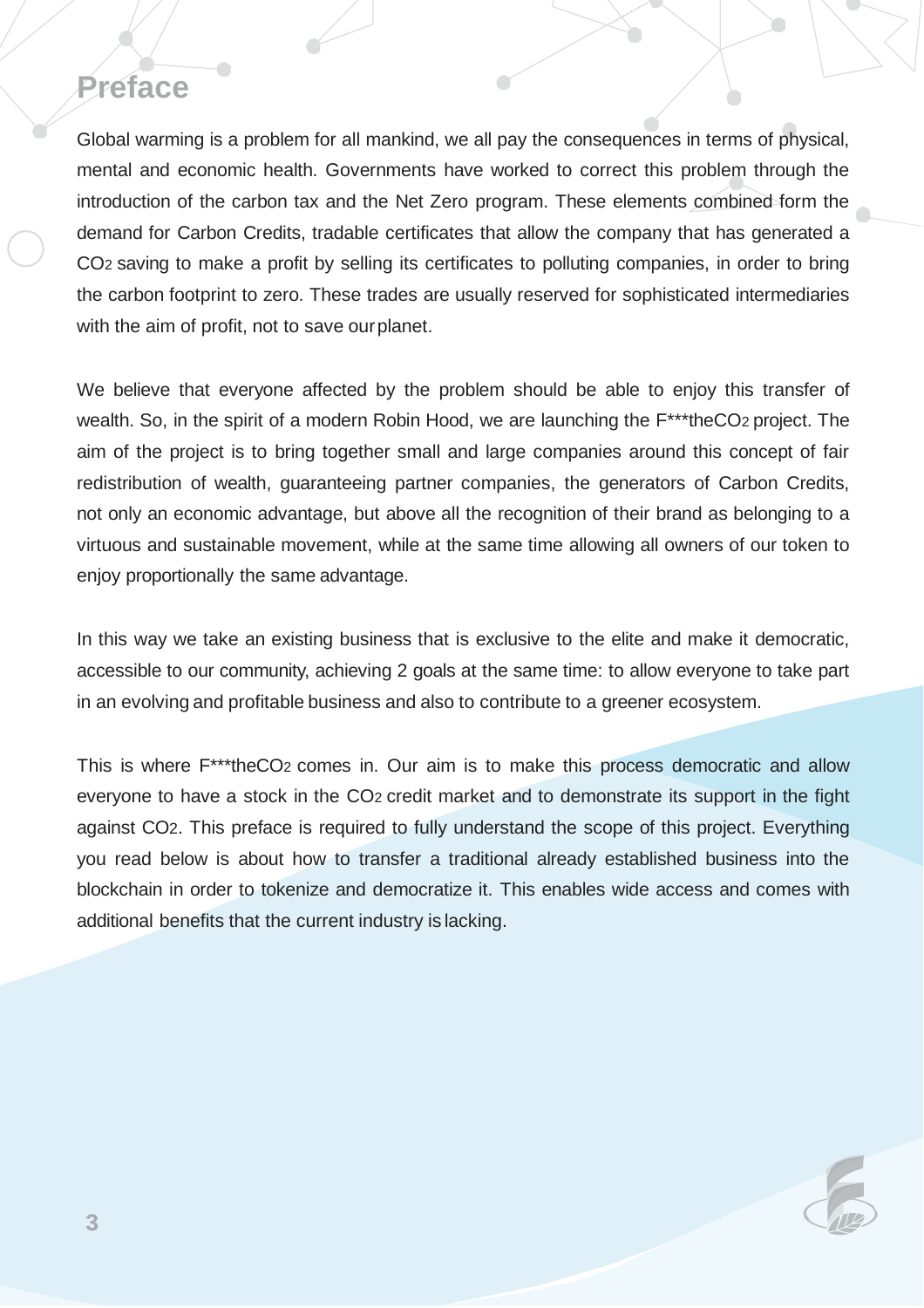## **1. Introduction**

Climate Change, Sustainability, Clean Water, and Clean Nutrition are among the 4 megatrends where there is large consensus that these are among the biggest challenges on Planet Earth. On closer inspection, you notice that many concepts that make use of these labels are shallow.

It is our observation that many projects and organizations with a green label often do just "follow the trend" without having a proper business proposition. F\*\*\*TheCO2 was founded to specifically change this.

It is simple, generate a real business use case with a win/win relationship between adversaries as polluters and climate protectors. So our proposal is: Let us all prosper together in a win/win model.



**Wedecided to approach thisfield from adifferent way, we focus on the practical aspects versus ideology, it is our strong belief that we can only make a fundamental impact with a tangible business model.**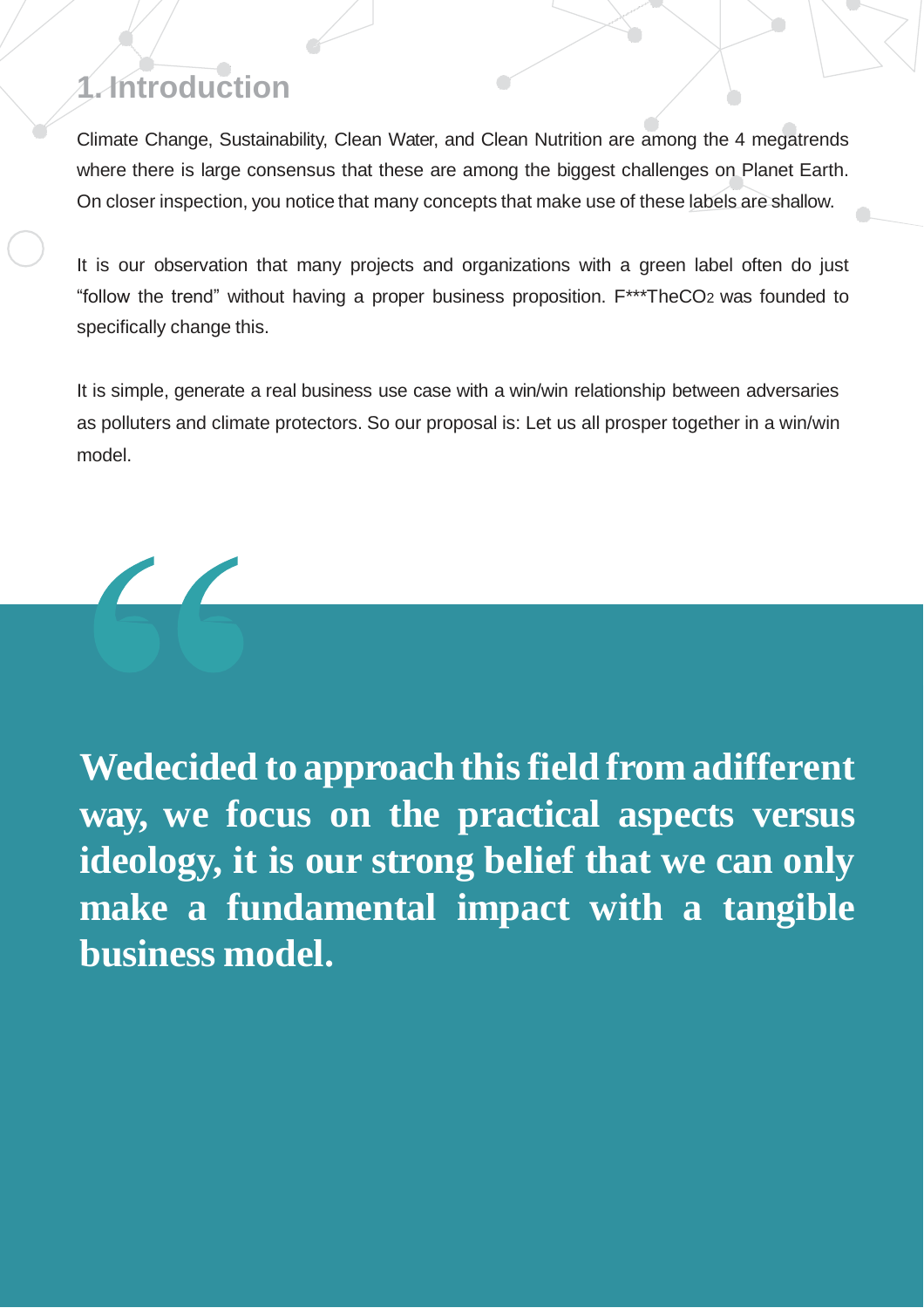## **1.1 Vision**

The introduction of the Carbon Credits changed the game and polluters had to take responsibility. We want to expand the vision of that model and take a futuristic approach by transforming this model using the latest technology, in this case the blockchain. We will allow everyone to enjoy one of the largest wealth transfers thanks to a token which represent the support of the community to the fight against the climate change.

We also observed that a significant number of actors in this industry are more concerned with surfing either the sustainability trend or associate themselves with various green labels without a concrete practical use case.

We decided to approach this field from a different way, we focus on the practical aspects versus ideology, it is our strong belief that we can only make a fundamental impact with a tangible business model.

We are determined to scale  $F^{***}$ TheCO<sub>2</sub> to become a worldwide movement for people who share the same mindset.

## **1.1.1 Concept**

A Carbon Credit is an instrument which recognize the carbon emissions spared by a qualified activity. Those carbon credits are then acquired by polluting industries in order to offset their impact to the environment. Carbon credits do not have a clear legal qualification in Switzerland, but in the practice, they are not considered as a financialproduct.

## **1.1.2 What is the F\*\*\*\*TheCO<sup>2</sup> token?**

The F\*\*\*\*TheCO2 is a token ("FCO") that does not represent the Carbon credits, but rather the commitment to fight against the climate changes and opens the Carbon credits marketplace to everyone. FCO is a token that demonstrates the will of the holder and the company participating in the project to recognize that the fight against the climate change is more than just an offsets of carbon credits. The purpose of FCO is to become a recognized standard for Environmental sustainability and holding the FCO token consist primarily in supporting thisidea.

Therefore, as of the day of the token offering, F\*\*\*\*theCO2 Token does not have the legal qualification of a security pursuant to Swiss Law and is not qualified as an Asset Token pursuant to**5** the Guidelines (the "Guidelines") issued on February 16, 2008 by Swiss FinancialMarket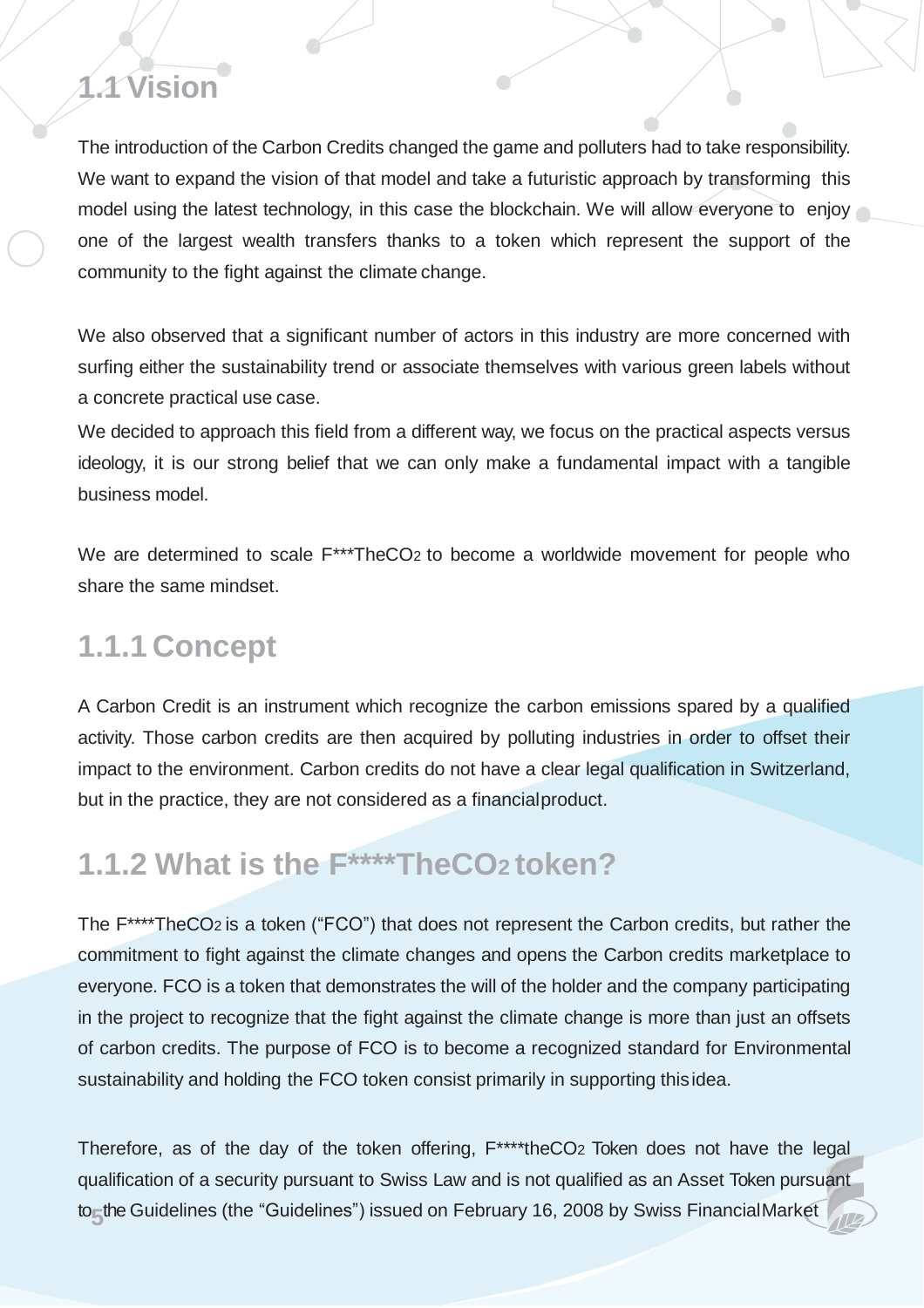Supervisory Authority ("FINMA"), since the FCO token does not represent any kind of financial right, or the carbon credit, but just a support for the movement to combat the climate changes. The sale of FCO is final: the Token is non-refundable and notredeemable.

As of the day of the token placement, the Token sale is currently not subject to the Financial Services Act and the Financial Market Infrastructure Act, which ensure that the sale of certain products or assets is subject to regulatory scrutiny for the investors' protection and may only be sold to investors provided that, inter alia, the respective documentation includes all the proper disclosures and that the sale of investments.

## **1.1.3 TOKEN DOCUMENTATION**

This white paper (the "White Paper") shall form the entire documentation for the Token sale (the "Token Documentation").

## **1.2 CONCEPT**

The FCO project involves the creation of the cryptocurrency F\*\*\*\*theCO2 (FCO) issued by Iperborea SA, a newly established Swiss limited company with headquarters in the city of Lugano, Switzerland. The Project aims to become the leading cryptocurrency associated with green energy and sustainability.

The tokeneconomics foreseen by the project is the following:

- Alpha generates CO2 credits and wants to join the FCO project.
- Alpha contacts Iperborea SA, the FCO issuer, and formalises the partnership by establishing what percentage of the CO<sub>2</sub> credits it generates will be allocated to the F<sup>\*\*\*\*</sup>theCO<sub>2</sub> project and under what economic conditions.
- Alpha buys on the market an amount of FCO agreed between the parties, which can be recorded in the balance sheet assets.
- Alpha transfers the agreed Carbon Credits to IperboreaSA.
- Iperborea monetises the Carbon Credits received by applying the best execution rules of its brokers.
- Iperborea injects 55% of the proceeds from the sale directly into the FCO pool, increasing its liquidity and thus allowing all token holders to participate in the profits from the sale of the carbon credits.

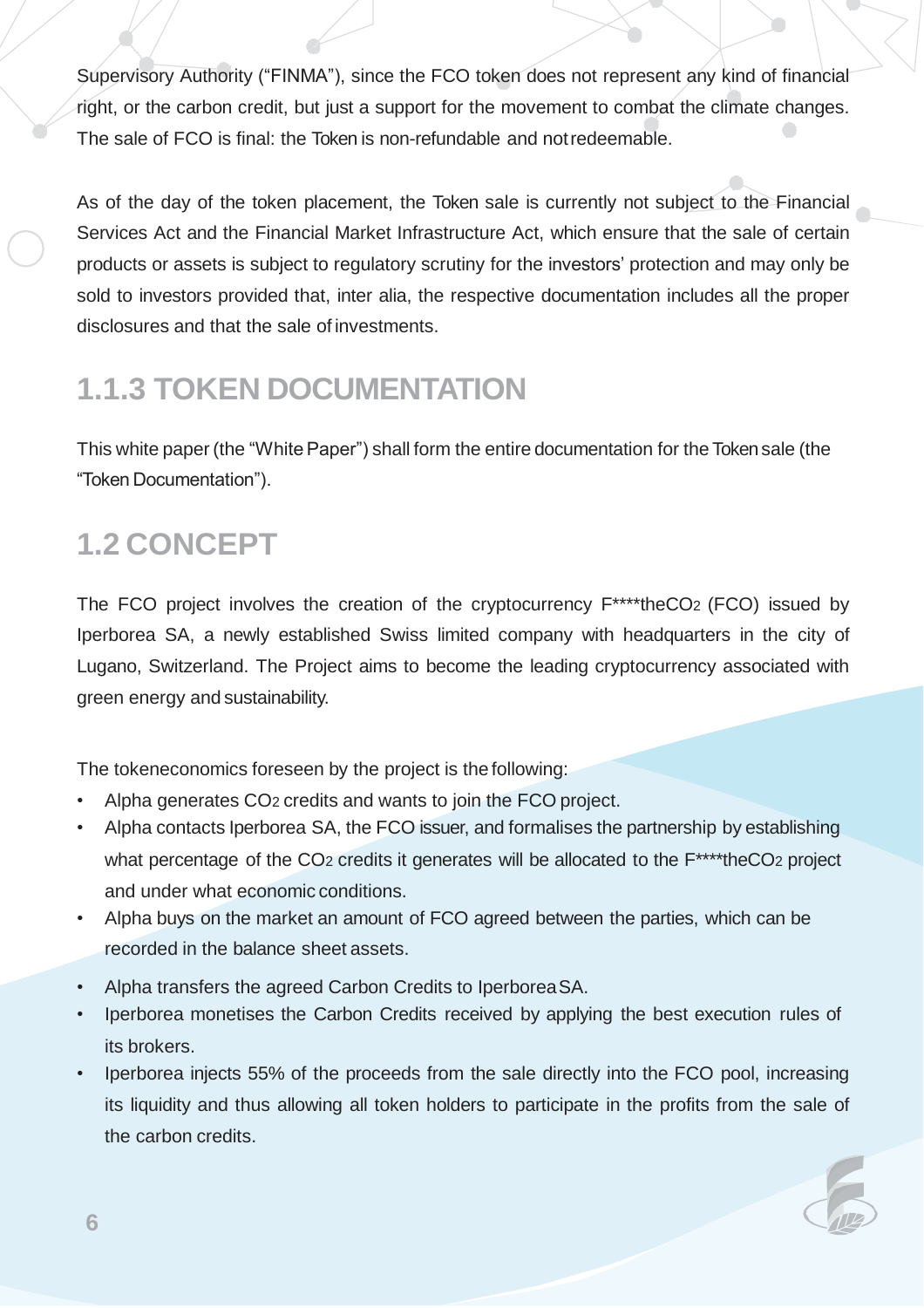- The remaining 45% is partly used for communication to raise awareness ofAlpha's participation in the F\*\*\*\*theCO2 project and to cover the costs of the project.
- Alpha will now have an asset in the balance sheet with an increased value.
- Alpha will get as counter-performance a valuable marketing tool thanks to the tangibility of their goodwill in the participation in the projectF\*\*\*\*theCO2.

The more companies that will participate in the network the more carbon credits will be generated by those members and increase the pool liquidity and at the same time increase the number of persons willing to sustain FCO as a label for the fight against the CO2.

The pool brings several benefits to the ecosystem. If a company, even a very small one, generates a certain amount of carbon credit, it could become a partner purchasing a specified amount of FCO tokens, and decide to sell its CO2 credit to F\*\*\*\* The CO2 project.

Based on the agreements between the issuing company and the new associate, all or part of the carbon credit generated by it will be added to that of the other associates and traded by our brokers. Fifty-five percent (55%) of the cash from the trade of this carbon credits is injected into the pool and helps increase the liquidity of the token and allowing therefore the token holder to participate to the carbon credit marketplace.

FCO is an ESG Label, **ESG stands for Environmental, Social and Governance and refers to three central factors in measuring the sustainability of an investment.** Because Future Partners will participate in the F<sup>\*\*\*\*</sup>theCO<sub>2</sub> project with the idea that the wealth from the sale of carbon credits should be shared with as many people as possible. Those who purchase the FCO token will support the project and consequently the partner companies on this idealpath.

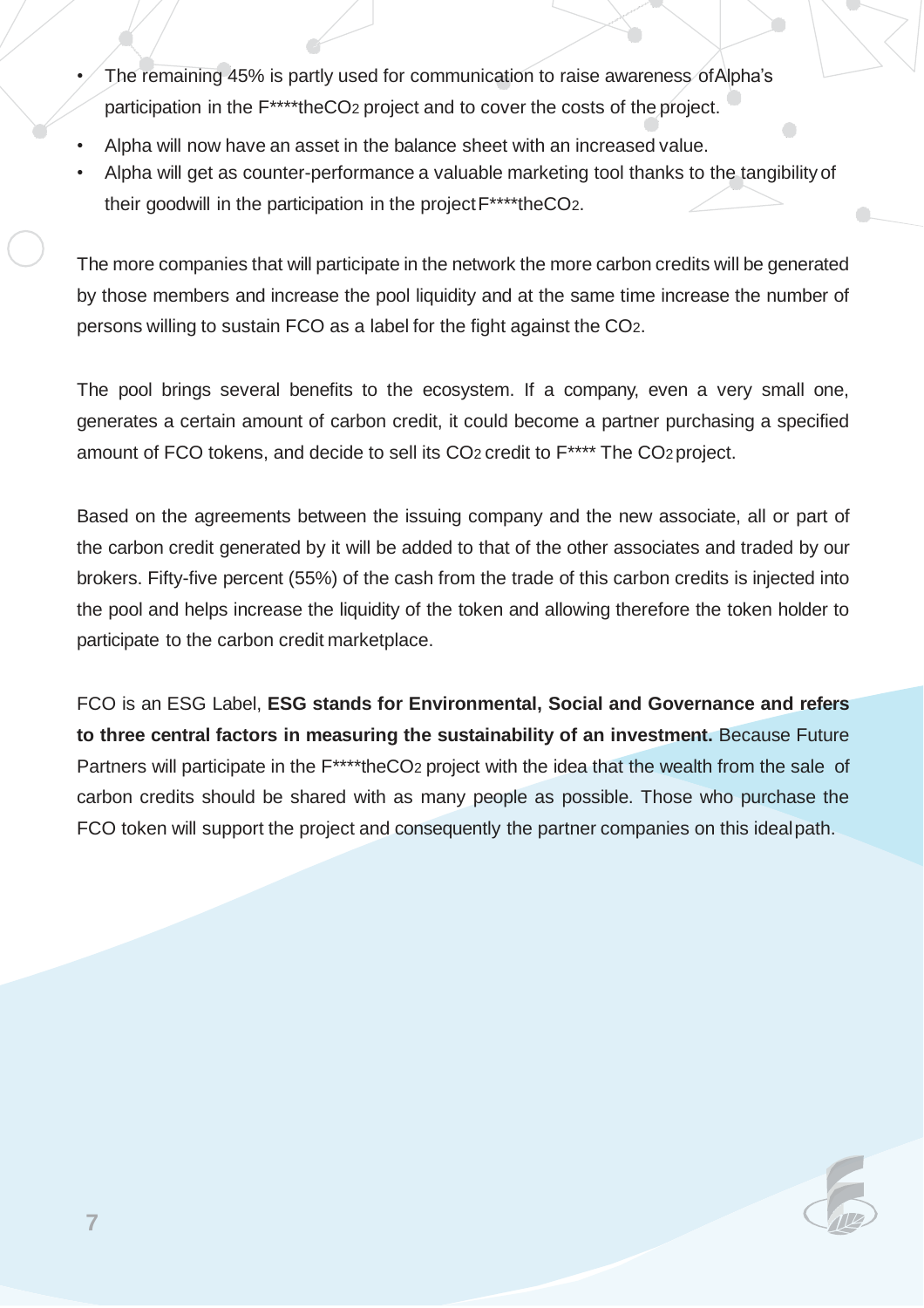## **1.3 Business Model**

Without the complexities typical of modern cryptocurrency, our business model is centered around the social responsibility of our partners who agree to have the community participating to the carbon credits' market generated bythem.

Just like tokenizing stocks and commodities have been big innovations in cryptocurrency, we are simply creating another evolution by tokenizing the social responsibility of the companies participating in the project.

The consumers are now able to support the companies participating in the FCO program by acquiring themselves, the FCO token and also participate in the share of the carbon credit market. With F\*\*\*\*TheCO2, everyone can participate in such marketplace as well as support the battle against the climate changes.

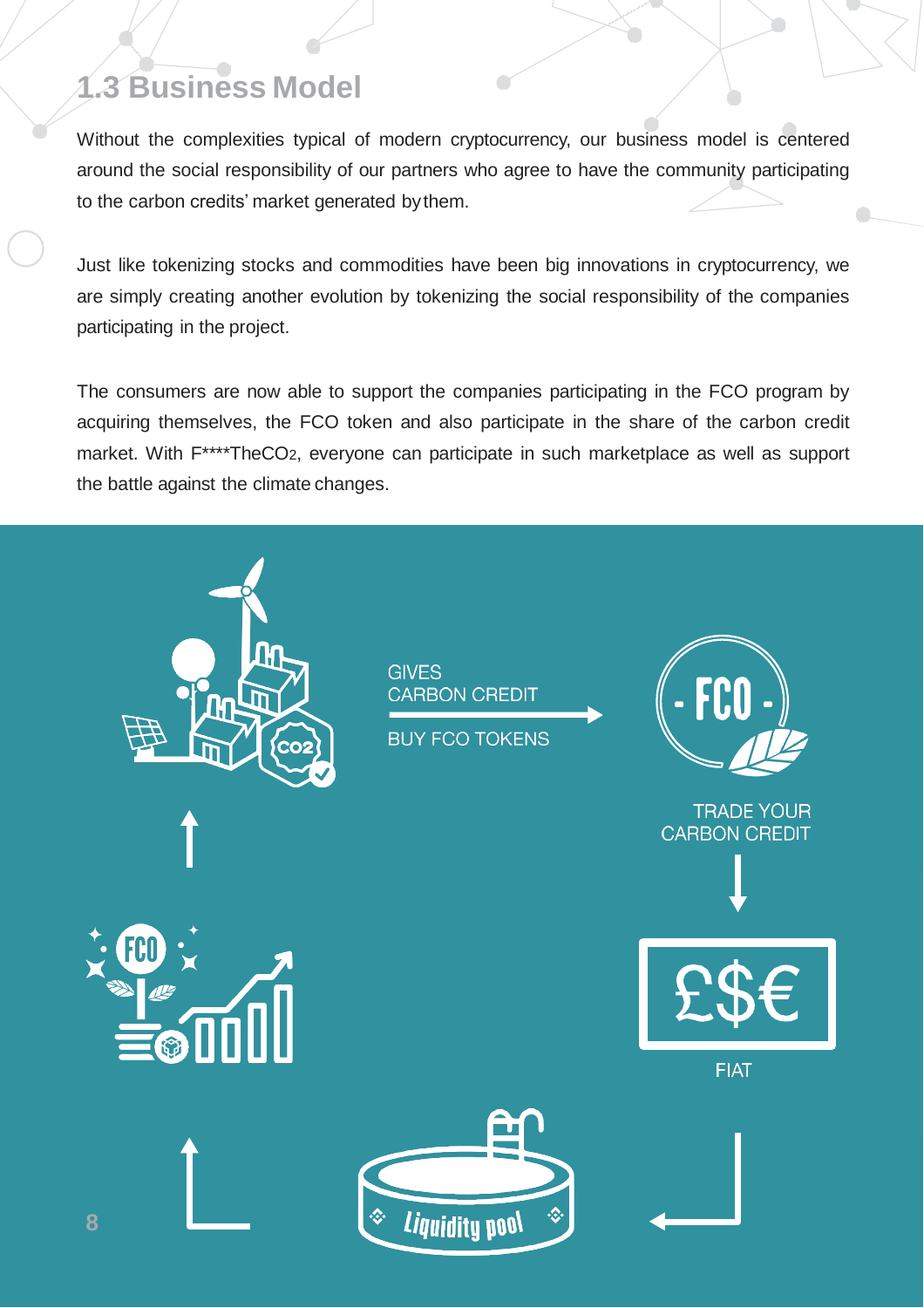## **1.4 Core Value Proposition**

#### *Our Approach to solve the Challenges forInvestors*

F\*\*\*\*theCO2 has the ambition to lead with an example that makes real use of cryptocurrency for the business model, we are intending to disrupt an already existing market with our innovation. Last but not least we see the potential of additional value created in this space that will contribute to building a better tomorrow.

The carbon credit market is growing fast but has its flaws, since only companies can take part of it even if the consumers' suffer the consequences of the climate changes. This is where FCO comes in play, by making the carbon credit market accessible to the people. For that reason, we decided to go with a cryptocurrency in order to make a business that is facilitated primarily by more democratic Elites.

Did you know that companies like Tesla generate substantial revenue from carbon credit trading but to not share any of this revenue with the community which is supporting the damages caused by the climate disasters? The companies participating in FCO are willing to change this and to share their revenues with the community!



 $\bigcirc$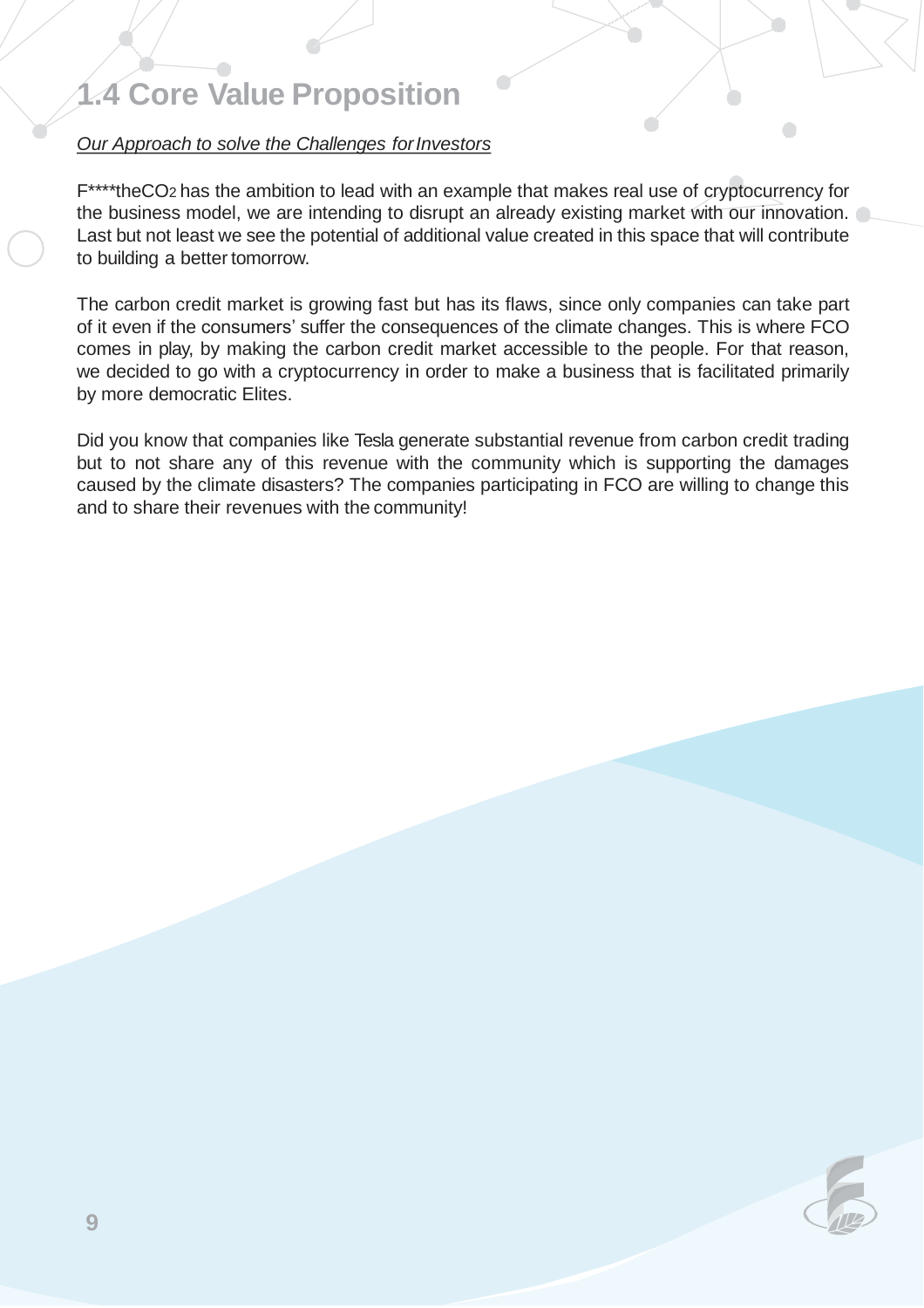## **1. Ecosystem**

The FCO Ecosystem is composed of the following players.



**CARBON CREDIT BUYER** 



#### **CARBON CREDIT PRODUCER**



**TOKEN HOLDERS** 



**1. Component 1 - Carbon Credit Buyers**

Most of these large buyers are from the oil and gas sector, but also Tech Companies such as Alphabet or Microsoft.

 $\bullet$ 

#### **2. Component 2 - Carbon Credit Producers**

Any entity or company which produce carbon credits, like farmers and any landowners, specifically those that own forests, as well as green energy producers such as photovoltaic, wind energy and other sustainable producers of green energy willing to share their carbon credits with the community.



Our first partner is Future Springs [\(https://www.](http://www/) futuresprings.com/), a company who has access to a new technology that revolutionizes and saves the entire water market. Future Springs intends to revolutionize radically the ecosystem of water. Through this machine any water source can be purified thanks to an optimized and automated miniature created to complete a distillation cycle fast that guarantees an extraordinary taste to the water pure and fresh with any taste desired. The hyper mineralized biodegradable capsules enrich distilled water and transform it into mineralized water rich in nutrients and taste to combine health andpleasure.

Future Spring will be the first company purchasing FCO tokens and transferring their carbon credit to Iperborea in exchange of a marketing reward and the FCO label for social sustainability.

#### **2.3 Component 3 - Token Holders**

Any person or entity purchasing the token with the aim to support the FCO network, the share of social responsibility and the fight against the climate change.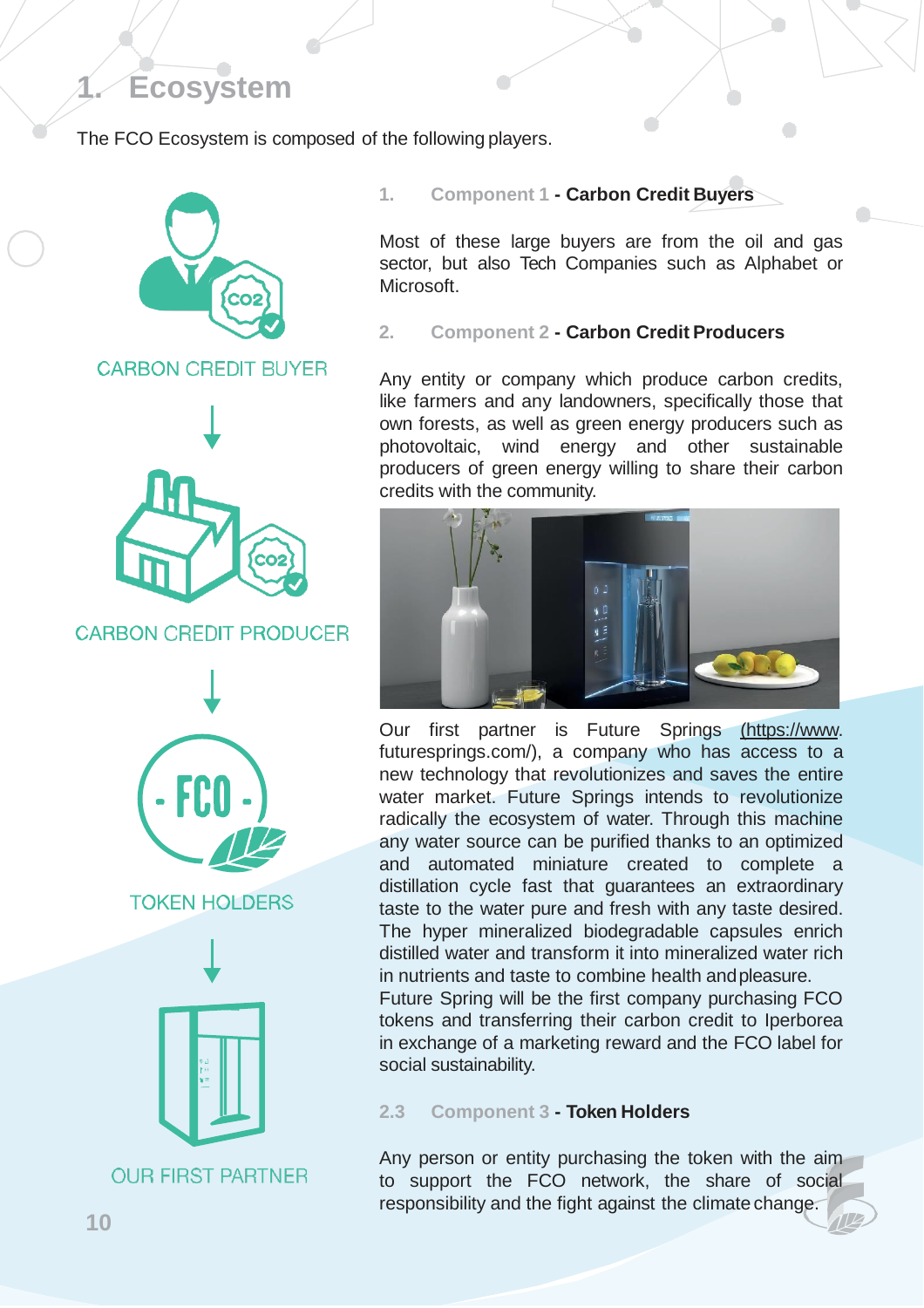## **3.0 Token, Tokenomics and Use Case**

#### *Detailed Break Down of the Tokenomics*

#### **Issuer**

• Iperborea SA, Lugano, Switzerland.

#### **Time Lines**

• Listing: June 9, 2022

#### **Token**

• **Total supply : 1,000,000,000**

#### **Token Distribution**

- **Founders : 25,000,000 - 2.5%, Team : 5,000,000 - 0.50%. and Charity 5,000,000 0.50%**
- As a demonstration of their great conviction of the project, all the stakeholders of the operation (Founders, Team) will pay the 0.05 \$ tokens through a dedicated smartcontract.
- **First Partner: 150,000,000 - 15.0%.**
- Future Springs, acting as a principal partner, will acquire 150,000,000.00 tokens at the of 0.05 \$ through a dedicated smart contract
- **Private placement : 11,111,111 - 1.11%.**
- The issuer has sold 1.11% of the token supply during <sup>a</sup> private sale for USD <sup>1</sup> Mio. The tokens sold on private placement are covered by a vesting with a monthly cliff of 1.9%, this lockup period will finish at the Smart Contract\* closure. The smart contract will end its activity after 12 months from activation (06/9/22) and/or in a shorter period with the sale of all the tokens in it.
- **Treasury: 78,888,889 – 7.89%**
- The issuer will keep in treasury 78,888,889 tokens.
- **SMART CONTRACT: 725,000,000 – 72.5%**
- The Smart Contract\* will release a predetermined percentile of tokens upon reaching the price of USD 0.27 per token, to calm the price growth. After 12 months if there are still unsold tokens in the Smart Contract they will be burned. The 10% percent of the mass of these tokens will automatically go into the pool. If none of the tokens in this contract are burned the founders will have received a bonus of the same amount and condition of the initial.

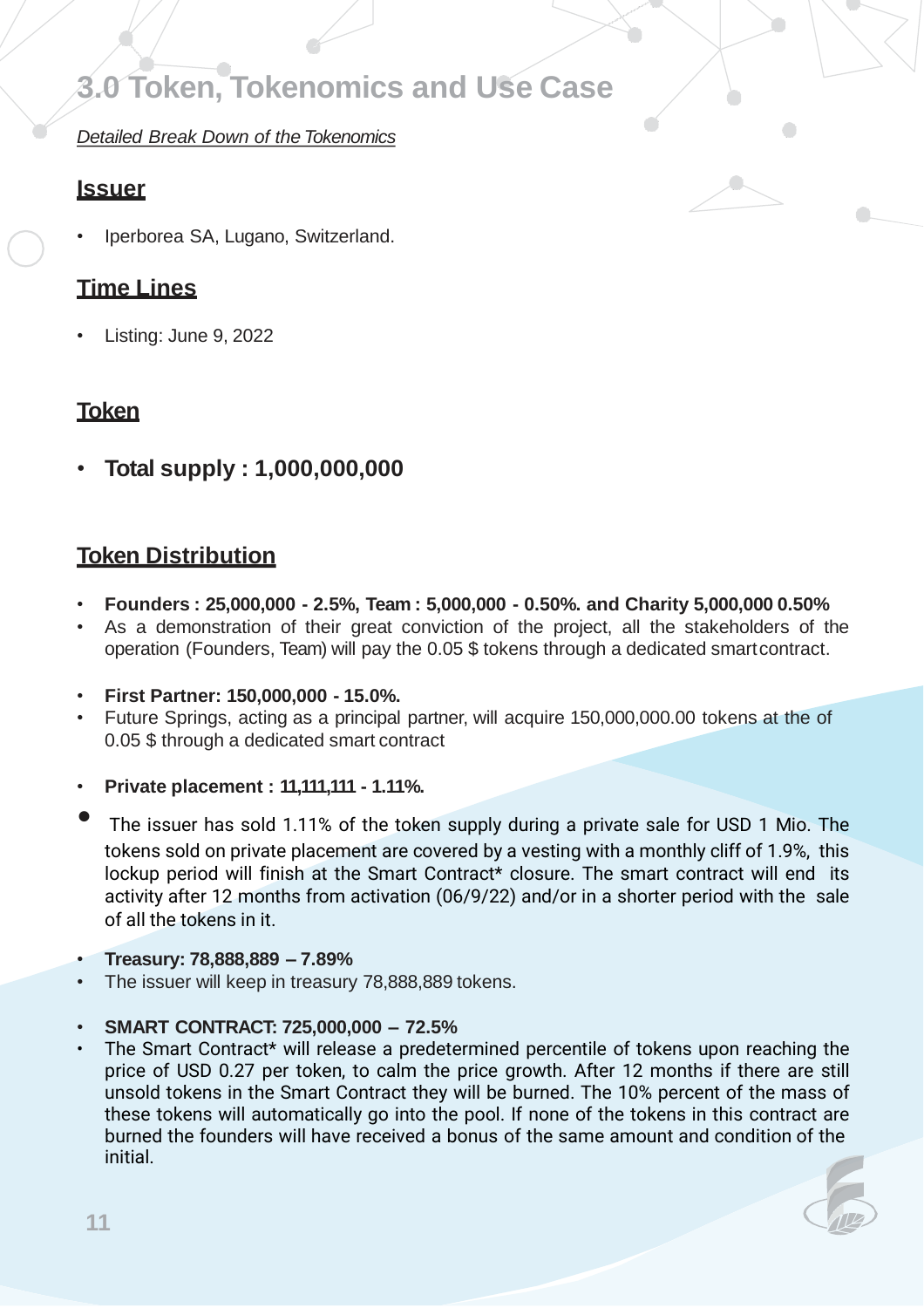## **The distribution of funds and tokens**

| <b>FUNDS ALLOCATION</b>            |             |                                           |
|------------------------------------|-------------|-------------------------------------------|
| <b>TOKEN ALLOCATION</b>            |             | $\%$<br><b>TOKEN</b><br><b>ALLOCATION</b> |
| <b>FOUNDERS</b>                    | 25,000,000  | 2.50%                                     |
| <b>FIRST</b><br><b>PARTNERS</b>    | 150,000,000 | 15%                                       |
| <b>SMART</b><br><b>CONTRACT</b>    | 725,000,000 | 72.5%                                     |
| <b>TEAM</b>                        | 5,000,000   | 0.50%                                     |
| <b>CHARITY</b>                     | 5,000,000   | 0.50%                                     |
| <b>PRIVATE</b><br><b>PLACEMENT</b> | 11,111,111  | 1.11%                                     |
| <b>TREASURY</b>                    | 78,888,889  | 7.89%                                     |

#### **Specifics of the FCOToken**

| <b>Hard cap</b>     |                |  |
|---------------------|----------------|--|
| <b>Total supply</b> | 1,000,000,000  |  |
| <b>Name</b>         | <b>FtheCo2</b> |  |
| <b>Symbol</b>       | <b>FCO</b>     |  |
| <b>Decimals</b>     | 18             |  |



 $\bullet$ 

 $\bigcap$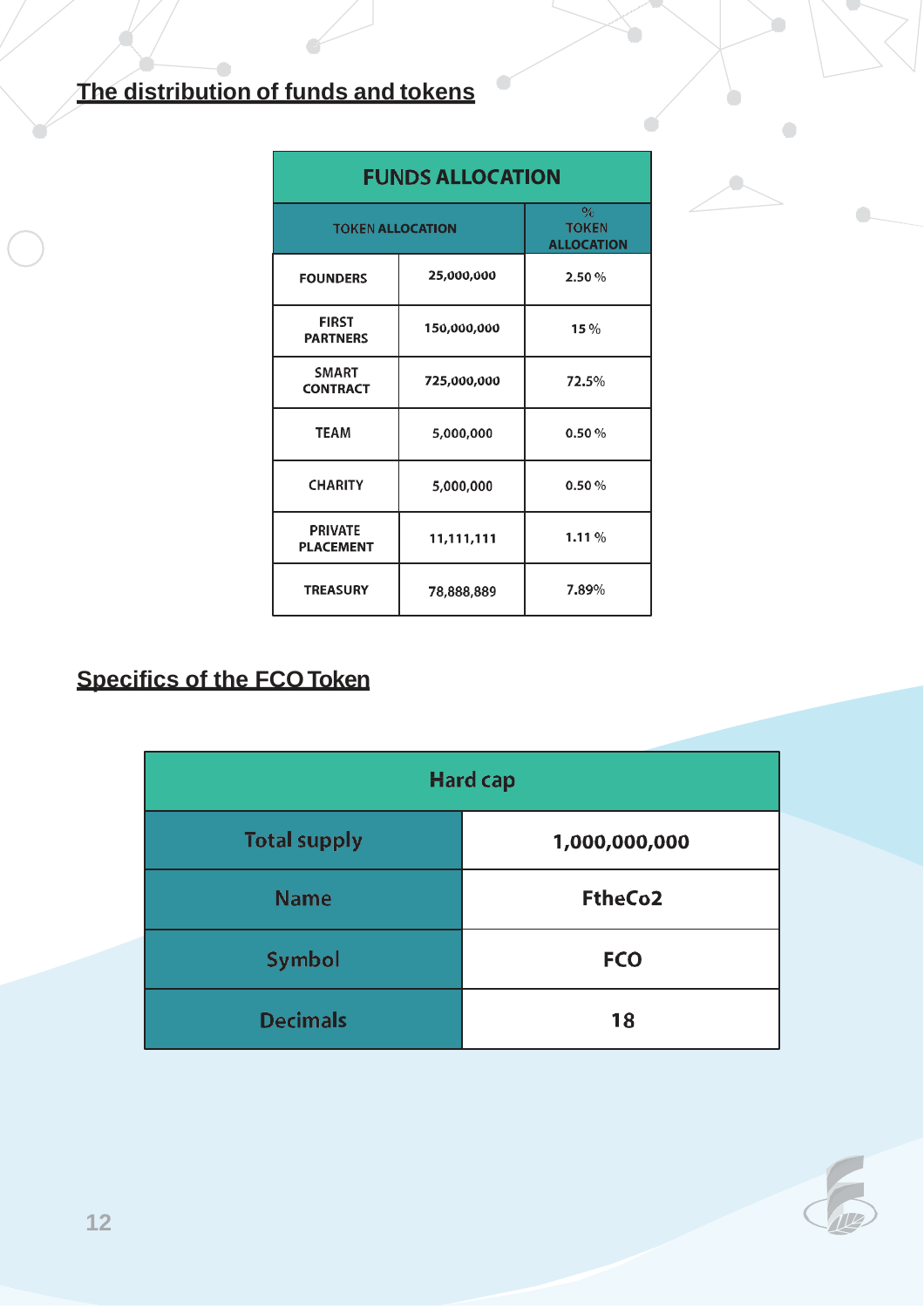#### **Smart Contract Sales and Pool Increase**

During the first twelve months of the token sale, the FCO smart contract that stabilizes the price will monitor the tokens that are inside the pool, and every time the pool is loaded with \$30k the contract will take care of draining this liquidity to stabilize the price at \$0.27.

## **Roadmap**

**2022 Q2 Launch on PancakeSwap:** Launch on PancakeSwap on 06/09/2022

**2022 Q2 Smart Contract:** Smart Contract start working – 06/09/2022

**2023 Q2 Smart Contract:** Smart Contract stop working – 06/09/2023



 $\bigcirc$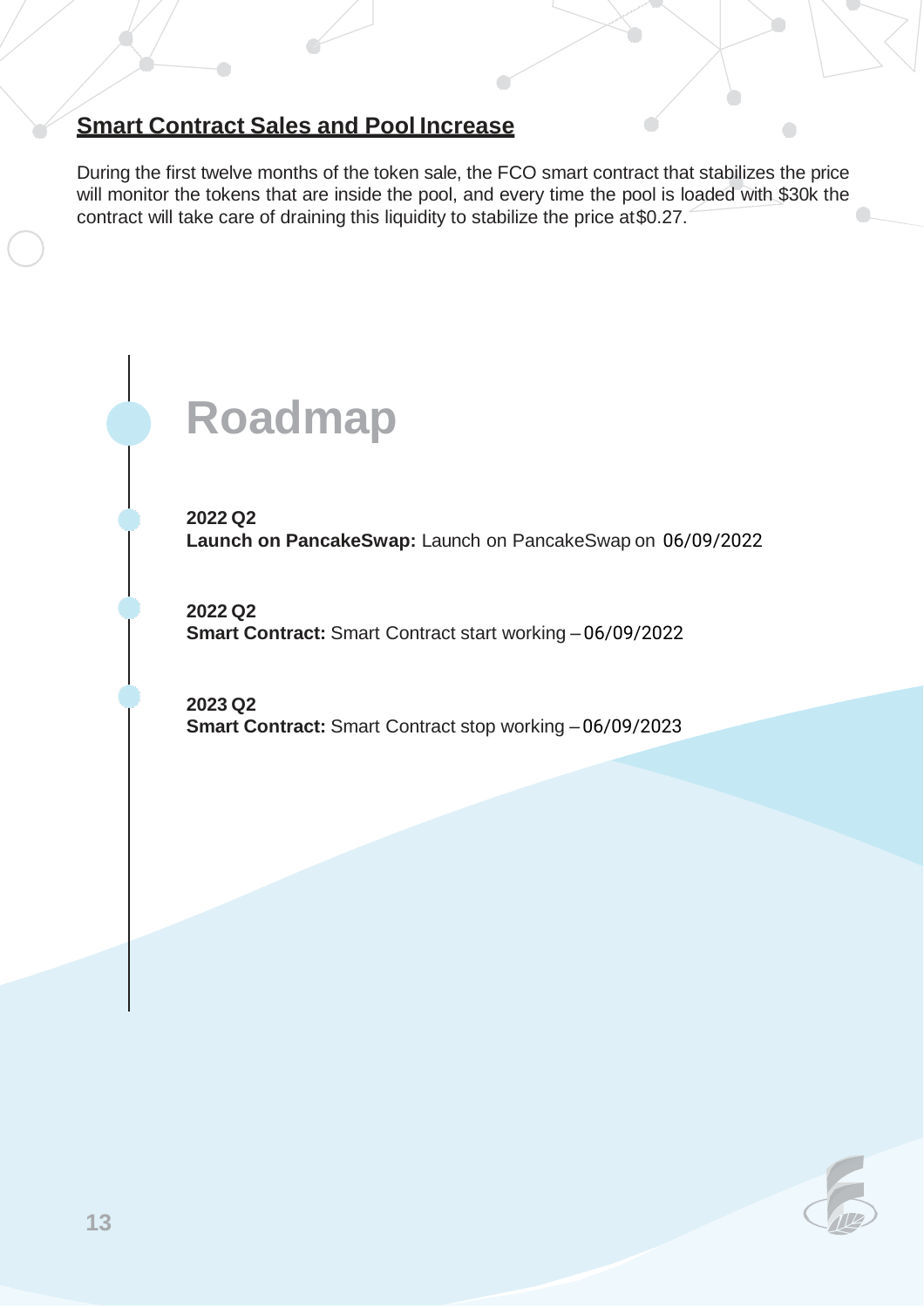## **5. Legal Consideration**

#### **A.** *KNOWLEDGE REQUIRED*

1.Any purchaser of FCO (the "Purchaser") shall understand and have significant experience of cryptocurrency, blockchain systems and services, and understand the risks associated with the crowdsale as well as the mechanisms related to the use of cryptocurrency (including the storage).

2.The Purchaser shall carefully review the Token Documentation to understand the risks, costs and benefits associated with the purchase, storage and use of FCO.

#### *B. RISKS*

1.Acquiring FCO and storing them involves various risks, in particular (but not limited to) the risk that Iperborea SA may not be able to launch its platform and/or its operations, to develop or exploit its blockchain and/or to provide the services to which the FCO relates or is forced (in particular due to changes in the legal environment and/or issuance of new laws or regulations and/or new leading interpretation of current legal framework and/or case law, which might also have a retroactive effect) to stop its operations or change its business model. Therefore, and prior to acquiring FCO, any user should carefully consider the risks, costs and benefits of acquiring FCO in the context of the crowdsale and, if necessary, obtain independent legal and tax advice in this regard.

2.Any interested person who is not in the position to accept or to understand the risks associated with the activity (including the risks related to the non-development of the Iperborea project) or any other risks as indicated herein or in the Token Documentation) shall not acquire the Tokens.

#### *C. NO INVESTMENT INVITATION*

1.This White Paper shall not and cannot be considered as an invitation to enter into an investment. It does not constitute or relate in any way nor should it be considered or interpreted as an offering of securities in any jurisdiction.

2.The White Paper does not include nor contain any information or indication that might be considered as a recommendation or that might be used to base any investmentdecision.

3.This document does not constitute an offer or an invitation to purchase shares, bonds, securities or rights relating to Iperborea or to any related or associated company (the "Company's Group").

#### *D. NO SECURITY*

1.FCO are not convertible in shares or certificates of the Company or Company's Group and do not grant any right to receive any such share orcertificate.

2.FCO do not confer any direct or indirect right to Iperborea's or Company's Group capital or income and, in particular, do not grant any right to dividends or interests or to any other share or participation to the Iperborea or Company's Group revenue orearnings.

3.FCO are not proof of ownership of any assets belonging to Iperborea or Company's Group or of a right of control over Iperborea or Company's Group and do not grant to the owner any right to assets of Iperborea or Company's Group.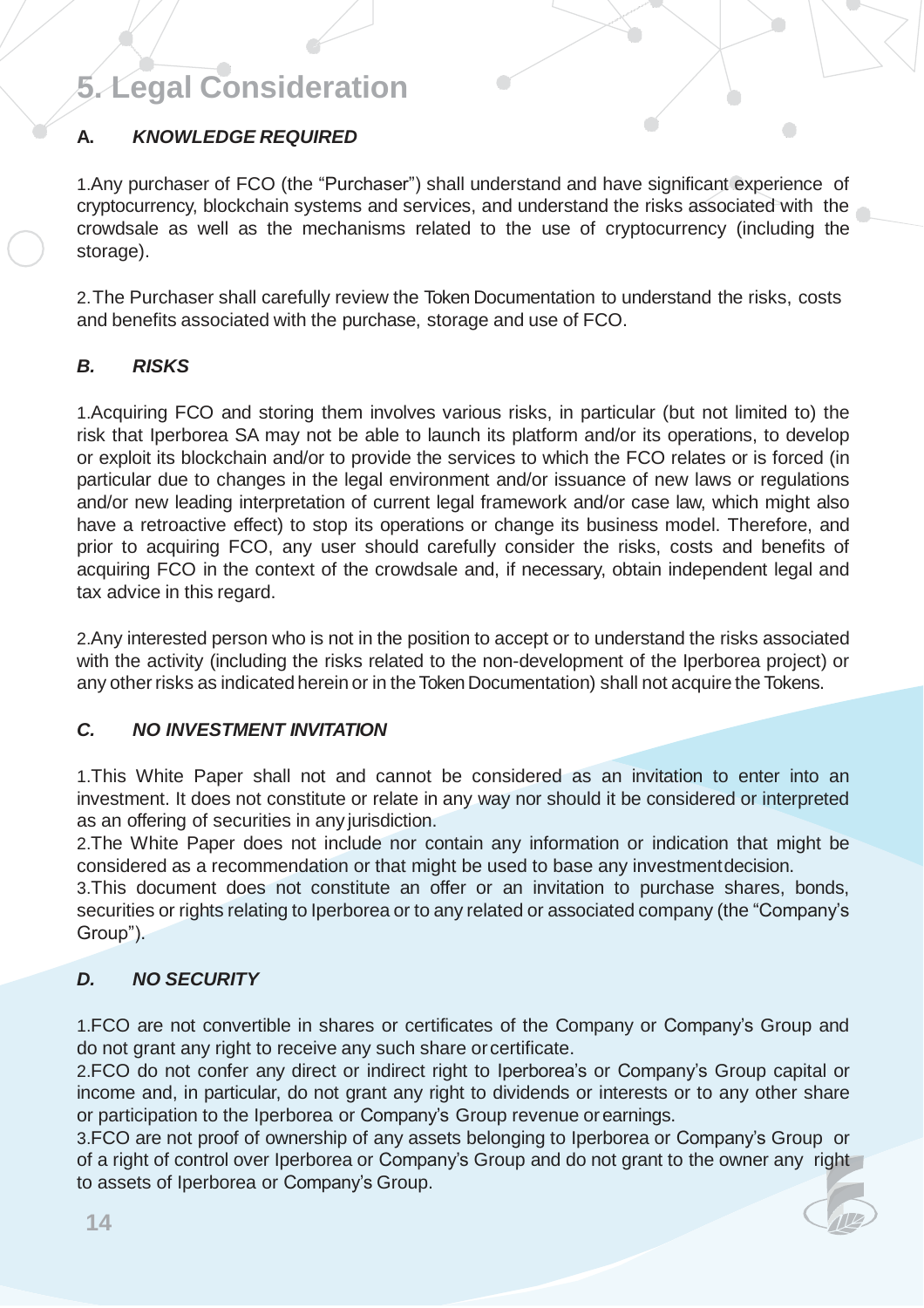4.FCO are not shares or participation certificates and do not give any right to participate to, or vote in, the general meeting of Iperborea or Company's Group or to influence, in any way, the respective corporate governance or the decisions of the corporate bodies of Iperborea or Company's Group.

5.Subject to Article G. below, based on the above, at the date of the ICO Placement, the Company considers that FCO does not have the legal qualification of a security pursuant to Swiss Law and does therefore not qualify as an "Asset Token" in Switzerland as interpreted by FINMA in theGuidelines.

#### *E. CHANGES IN THE LEGAL ENVIRONMENT*

1.The ICO Placement and the purchase of FCOs is taking place within a legal environment that is still under development. Regulatory authorities are carefully scrutinizing businesses and operations associated to cryptocurrency in the world.

2.Regulatory measures, investigations or actions may impact Iperborea's business and even limit or prevent it from performing or developing itsoperations.

3.Any person acquiring FCO shall be aware that Iperborea's business model and the Token Documentation may change because of new legal, regulatory and compliance requirements from any applicable laws in any jurisdictions, even with retroactive effect. In such a case, Purchasers and anyone acquiring FCO acknowledge and accept that neither Iperborea nor any of its affiliates shall be held liable for any direct or indirect loss or damage caused by such changes.

4.Iperborea is, as of the date of issue of this White Paper, not a financial intermediary according to Swiss Law and is not required to obtain any authorization for Anti-Money Laundering purpose. This qualification may change at any time if the services offered by Iperborea will be considered as a financial intermediation activity pursuant to applicable law. In this event, the use of Iperborea services will require the positive conclusion of an AML/KYC identification process and the Purchaser agrees to immediately provide to Company, upon its respective request, all requested documents and information necessary or useful to the Company to fulfill its legal obligations.

#### *F. THIS IS NOT AN OFFER – NO INVESTMENT ADVICE – NOREPRESENTATIONS AND WARRANTIES*

1.This White Paper shall not be construed as an offer, personal recommendation or solicitation to conclude a transaction and should not be treated as giving investment advice.

2.Iperborea is not to be considered as an advisor in any legal, tax or financial matters. Any information in the White Paper is given for general information purpose only and Iperborea does not provide any representation and/or warranty as to the accuracy and completeness of the information included in the WhitePaper.

3.Given the lack of qualification of the crypto-token in most countries, the Purchaser is strongly advised to carry out a legal and tax analysis concerning the purchase and ownership of FCO according to his/her/its nationality and place ofresidence.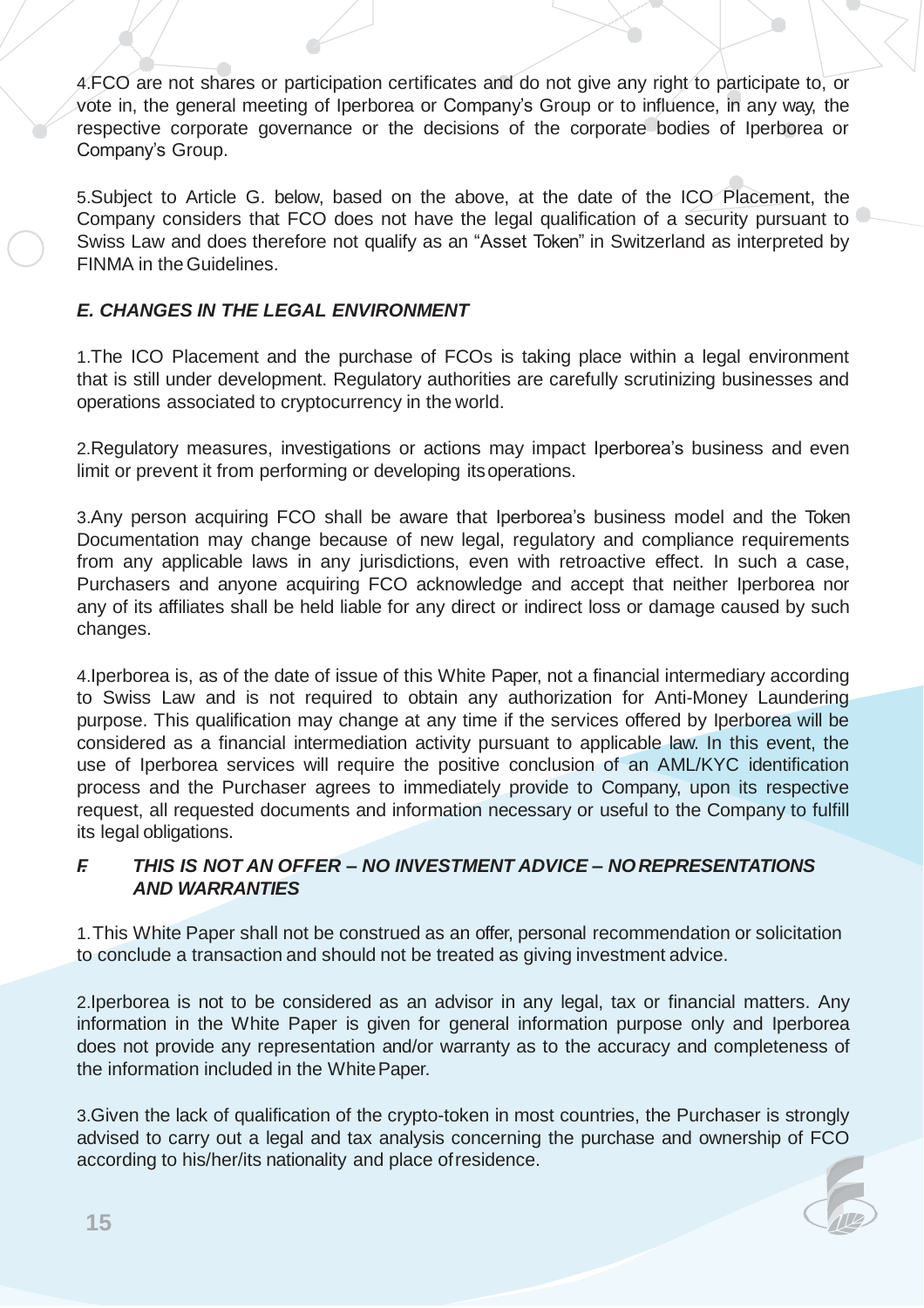#### *G. IMPORTANT INFORMATION AND DISCLAIMER*

1.Iperborea will do its utmost to launch its operations, develop the Iperborea platform and/ or provide the services highlighted in this White Paper. Anyone undertaking to acquire FCO shall be aware that Iperborea does not provide any guarantee that it will be able to achieve the project highlighted in this White Paper.

2.By subscribing FCO, the Iperborea assumes no liability or responsibility for any loss or damage that would result from or relate to the Users' failure to receive (or to timely receive) the FCOs or to the incapacity to use FCOs, as well as for any failure or malfunction of the respective Smart Contract, except in case of intentional misconduct or gross negligence directly attributable to the Company.

3.FCO is based on the Binance Smart Chain protocol. Any malfunction, unplanned function or unexpected operation of the Binance Smart Chain protocol may cause the Iperborea network or FCO to malfunction or operate in a way that is not expected. Moreover, the native Binance Smart Chain Protocol account unit may itself lose value in a similar way to FCOs, and also in other ways. Iperborea assumes no liability or responsibility in this respect except in case of intentional misconduct or gross negligence directly attributable to theCompany.

4.Iperborea assumes no liability or responsibility whatsoever for any loss of FCO or situations making it impossible to access FCO, which may result from any actions or omissions of the User, as well as in case of hacker attacks.

#### *H. USER REPRESENTATIONS AND WARRANTIES*

1. By participating in the ICO Placement and by purchasing FCO the Purchaser confirms that he/she/it:

- a. has read and understood the Token Documentation and accepts to be legally bound by its terms;
- b. has sufficient knowledge about the nature of the cryptographic tokens and has significant experience with, and functional understanding of, the usage and intricacies of dealing with cryptographic tokens, cryptocurrency and blockchain-based systems andservices;
- c. has fully understood and accepts the risks connected with the purchase of the Token outlined in the Token Documentation, including those related to possible changes in the legal environment;
- d. is familiar with all related regulations, in particular (but not limited to) in the specific jurisdiction in which the Purchaser is based, and has received competent advice that participating to ICOs and purchasing cryptographic
- e. tokens is not prohibited, restricted or subject to additional conditions of anykind;
- f. is entitled to purchase [Tokens] in the ICO Placement without requiring any local authorization and is in compliance with the local, state, and national laws and regulations when purchasing;
- g. is authorized and has full power to purchase FCO;

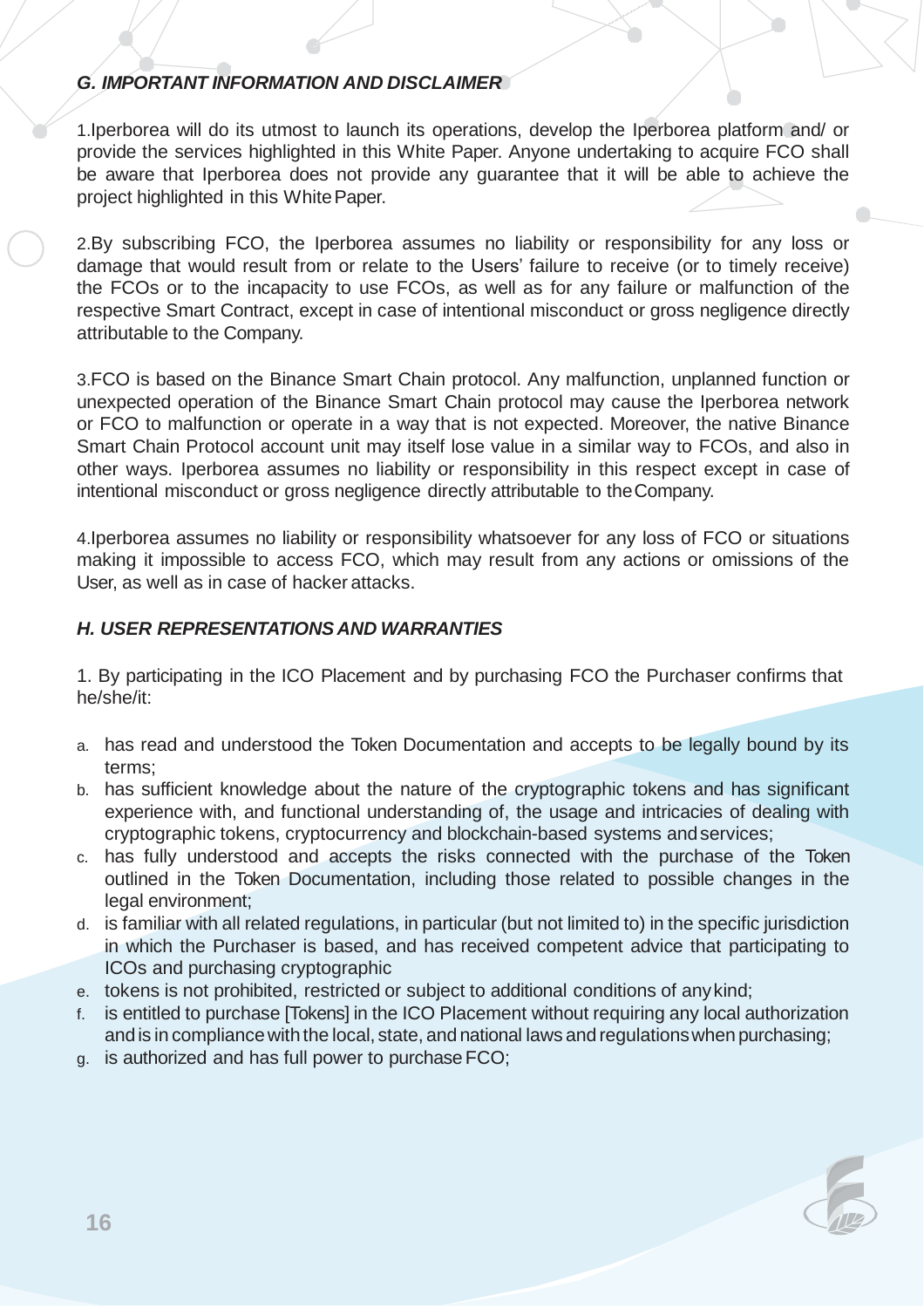- h. is not a U.S. citizen, resident or entity (a "US Person") nor is the Purchaser purchasing FCO on behalf of a US Person;
- i. is not a Chinese resident or entity nor are they purchasing FCO or signing on behalf ofa Chinese resident;
- l. will not use the ICO Placement for any illegal activity, including but not limited to, for money laundering and/or the financing of terrorism;
- m. the purchase and storage of the Token will not constitute a violation or breach of any applicable law by the Purchaser, in particular in his country of residence or citizenship;
- n. purchases FCO because he/she/it wishes to support the Iperborea network;and
- o. is not purchasing FCO for the purpose of speculative investment orusage.

#### *I. GOVERNING LAW – ARBITRATION*

1.The Token Documentation, the Iperborea ICO operation and the purchase of the FCOs shall be governed by and construed in accordance with the substantive laws of Switzerland without regard to the conflicts of law rules and without regard to the rules of the Vienna Convention on the International Sale of Goods dated 11April 1980.

2.Any dispute, controversy or claim arising out of or in connection with the Token Documentation, the ICO Placement and/or the purchase of the FCOs, shall be finally settled in accordance with the Swiss Rules of International Arbitration of the Swiss Chambers' Arbitration Institution in force on the date on which the Notice of Arbitration is submitted in accordance with these Rules. The number of arbitrators shall be 3 (three), the arbitrators to be appointed in accordance with the said Rules. The seat of the arbitration shall be Lugano, Switzerland. The language of the arbitration shall be English.